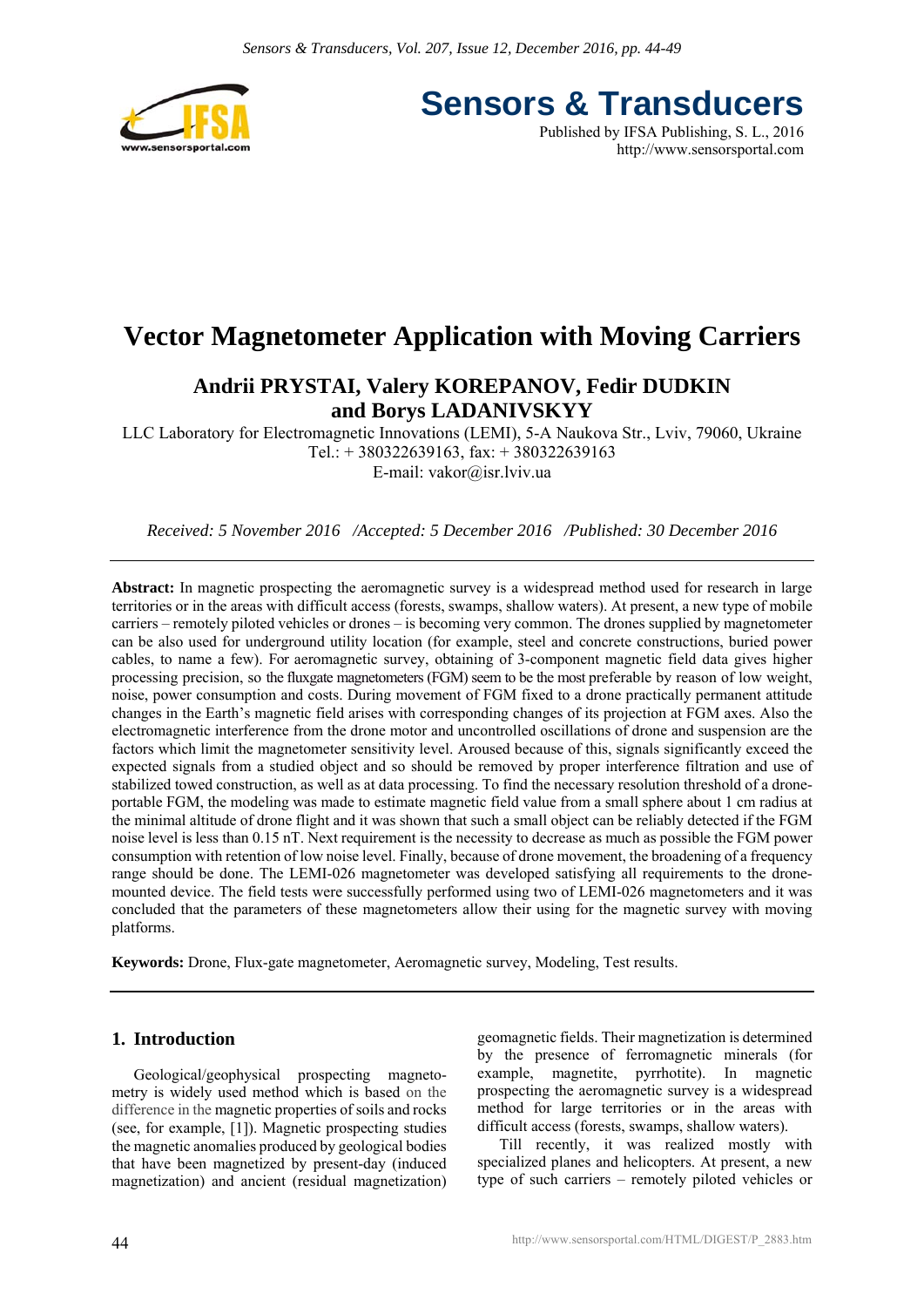drones – is becoming more common. Additionally to the mining exploration and regional geophysical studies, they allow solving much wider spectrum of tasks. For example, it is a location of the archeological sites, where the alteration and concentration of weakly magnetic minerals to fine grained iron oxides, such as magnetite or maghaemite, during human activity lead to the increase of soil magnetic susceptibility [2-4]. The soil magnetic properties mapping is necessary for: application of soil compensation techniques for the detection of buried metallic objects (UXO, EOD, landmines etc.) using electromagnetic sensors; study the effect of small scale spatial variation of soil magnetic susceptibility [5-6]. Digital soil mapping can contribute significantly to prediction of the soil spatial and parameter distribution in the landscape using models. Initially soils were mapped as class maps (i. e. soil types) but increasingly property maps can be developed, [7-8]. The wetlands aeromagnetic inspection with drones is applicable for archaeology, agriculture and civil works [2, 9-12]. Metal debris and contamination detection are required at landfill mining and reclamation when wastes (metal debris and scrap) and contaminated by heavy metals soil are excavated and processed at soil remediation [13-15]. Also drones supplied by magnetometer can be used for underground utility location (for example, steel and concrete constructions, buried DC and AC power cables, to name a few). For these purposes the magnetometer with frequency range DC-AC up to 60 Hz is necessary [16-18].

The magnetic field of buried detected/located objects or soil inhomogeneities is too weak, even in close proximity of the earth's surface, and needs for reliable detection very sensitive magnetometers. Also at surveying of large areas a mobile lightweight device for productive and low cost measurements is necessary. Now, at magnetic prospecting the most used are the scalar magnetometers which have a very high sensitivity and some of them have a moderate mass for application with drones. For example, Cesiumvapor magnetometer G-822A has noise less than 0.001 nT/√Hz rms at a 0.1 second sample rate, sensor and electronic module weight 339 and 623 g respectively [19]. However, the scalar magnetometers have essential drawback because of absolute value magnetic field measurement, which limits the possibilities of data interpretation by application of methods for inverse problem solution.

For obtaining of 3-component magnetic field data, the fluxgate magnetometers (FGM) seem to be the most preferable by reason of low weight, noise, power consumption and costs. For example, FGM designed for drone application has noise less than 0.02 nT/√Hz rms at 1 Hz, sample rate 200 Hz, power consumption 6 W, sensor and electronic weight 200 and 500 g respectively [20]. There is no information about data collection system for this FGM, and its power consumption is too high for small portable batteries. So, the adaptation of FGMs for the measurement onboard such a small size and low-powered carriers implies further more stringent requirements to their

technical parameters. Other hindrance, resulted from instability of FGM axes orientation and distance to boundary air-ground during magnetic prospecting, strongly impedes the measuring procedure and data interpretation [21]. This problem still waits for new theoretical investigations and experimental ideology, which will allow obtaining the final results with high accuracy.

# **2. Problems of FGM Application for Moving Carriers**

During movement of suspended or fixed FGM on a drone practically permanent attitude changes in the Earth's magnetic field  $\mathbf{B}_0$  arises. The corresponding changes of **B**0 projection on FGM axes significantly exceed the expected signal from a studied object and so should be removed at data processing. For example, the sensor deviation at as tiny angle as  $0.01^\circ$  may lead to the appearance of parasitic signal up to 5-12 pT. At the same time the minimal anomalous magnetic field at geomagnetic prospecting can be of value about

$$
B_{\min} \sim k B_0 \approx 10^{-5} B_0 = 0.3 - 0.7, \text{pT}, \quad (1)
$$

where  $\kappa$  is the soil magnetic susceptibility [22],  $B_0=|B_0|$ .

The appropriate FGM orientation in flight is hardly ever can be controlled for such small carriers. Nevertheless, at geomagnetic prospecting, where the large areas with slow change of the soil magnetic susceptibility are studied, the measurement of anomalous magnetic field components is not so important because of absence of the pronounced structural configurations. Such a study can be provided by FGM in magnetic field absolute value measurement mode. The anomalous magnetic field value  $\Delta B_i$  is calculated by simple equation

$$
\Delta B_i = B_i - B_i, \qquad (2)
$$

where  $B_1$ ,  $B_i$  are the first and i-th magnetic field absolute value readings on the studied profile,  $2 \sqrt{0.5}$ , 2 ,  $B_i = (B_{x,i}^2 + B_{y,i}^2 + B_{z,i}^2)^{0.5}$ .

For such a case, the FGM orientation does not affect on ΔBi estimation. And to distinguish temporal and spatial variations of the magnetic field, a stationary reference magnetometer with known orientation has to be installed in the area where the survey is executed.

At fast magnetic field changes, for example at buried compact object or UXO detection and classification the 3-component anomalous magnetic field measurements are obligatory. Very often for decreasing of air-ground boundary influence the gradiometric measurements are applied. In this case two FGMs are mounted on a rigid platform at fixed distance (see, for example, Magdrone II [20]).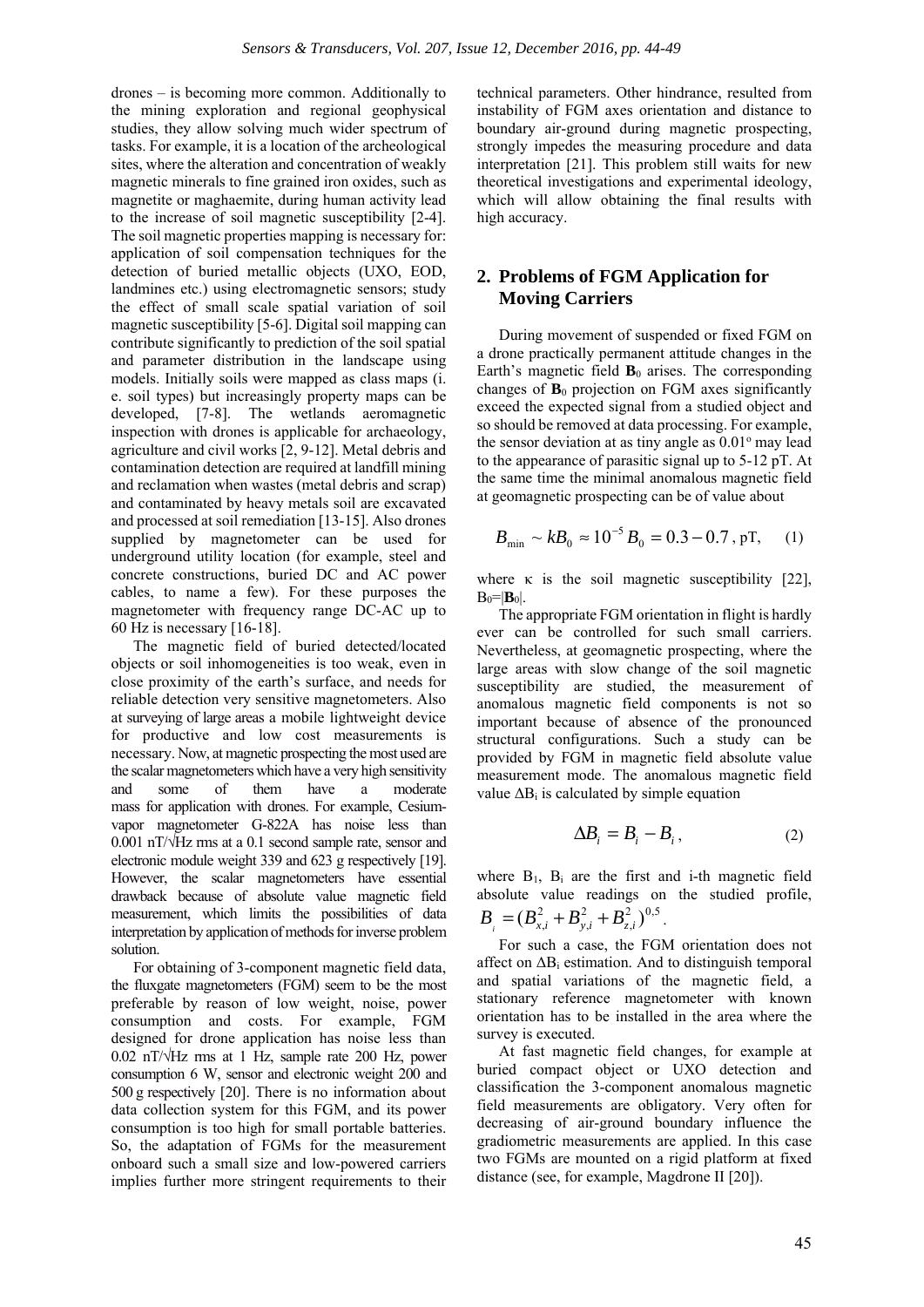To find the necessary resolution threshold of FGM for this purpose, let us estimate the magnetic field value at differential (gradiometric) detection method of a small steel sphere with radius R=1 cm and magnetic permeability  $\mu_s = 300\mu_0$ , where μ0 is magnetic permeability of free space  $(\mu_0=4\pi\times10^{-7}H/m)$ . Because the sphere is small in comparison with distance r to the sensor we can use the dipole approximation for its induced field **B** in the Earth external magnetic field  $\mathbf{B}_0$ :

$$
B = \mu_0 (3r(M \cdot r)/r^5 - M/r^3)/4\pi \qquad (3)
$$

The vector of magnetic moment **M** for steel sphere equals to [23]:

$$
M = 4\pi R^3 (\mu_s - \mu_0) B_0 / (\mu_0 (\mu_s + 2\mu_0))
$$
 (4)

The results of arising anomalous magnetic fields calculation for movement of two FGMs placed on a boom with separation distance  $\Delta x=1$  m over the steel sphere R=1 cm with centre coordinates  $x_s = v_s = z_s = 0$  at height  $z=0.5$  m along x-direction  $(y=0)$  are shown in Figs. 1 - 2.



**Fig. 1.** Modeling results for a steel sphere with R=1 cm and Mx=My=0, Mz $\neq$ 0 with centre coordinates xs=ys=zs=0, flight at height z=0.5 m along x-direction and B0, m=50,000 nT.



**Fig. 2.** Modeling results for a steel sphere with R=1 cm and My=Mz=0, Mx $\neq$ 0 with centre coordinates xs=ys=zs=0, flight at height z=0.5 m along x-direction and B0, m=50,000 nT.

Here for simplification of numerical estimations we assume that  $\mathbf{B}_0$  has direction along only one Cartesian coordinate axis  $m=x$ , y, z and its absolute value equals to  $B_0 = 50,000$  nT. Thus anomalous magnetic field is calculated for two different magnetic moment orientations:  $M_x=M_y=0$ ,  $M_z\neq 0$ ;  $M_y=M_z=0$ ,  $M<sub>x</sub>\neq 0$ .

From these figures it is clearly seen that such a small object can be reliably detected if the FGM noise level is less than 0.15 nT. It should be noted that calculated anomalous fields is proportional to  $\mathbb{R}^3$ , thus for steel sphere of R=2 cm the field maximums are in the range 3-6.4 nT. The same field intensity can be achieved at R=1 cm and z=0.25 m because of field proportionality to  $1/r<sup>3</sup>$ .

#### **3. Description of FGM for Drones**

As it was stated above, FGM is the most suitable for vectorial magnetic field measurements with drones. That is why FGM was taken as basic magnetometer to be adapted to moving carrier applications. The most important parameter characterizing magnetometer quality is magnetic noise, which arises due to fluctuations determined by periodic magnetization of the FGM sensor core. For decrease the noise level, the attention has to be paid primarily to the selection of the best material for the sensor core, its annealing and excitation modes. Also, the proper selection of sensor housing material has to be made. It is assumed that the quality of electronic components used during FGM manufacturing allows neglecting their influence at the final FGM parameters. Taking into account very limited energetic capability of the drone, it is necessary to decrease as much as possible the FGM power consumption with retention of low noise level, which regularly increases with lowering of consumed power. Finally, because of drone movement, the broadening of a frequency range should be done because FGM usually are designed for measurement of very slow fluctuations (~DC-1 Hz).

The detailed analysis of the ways to fulfil necessary requirements to low power FGMs was presented in [24]. The use of recommendations given there allowed development of the customized FGM LEMI-026 which has several advantages relatively to best found in the publications droneoriented FGM MagDrone One [20]. The comparison of technical parameters of these two FGMs is given in Table 1.

From this table it is evident that the developed magnetometer has strong advantages as to most important parameters – sensitivity threshold and especially power consumption. Also from the published parameters one may conclude that MagDrone One is an FGM only, whereas LEMI-026 is a complete instrument which may be used fully autonomously suspended to drone.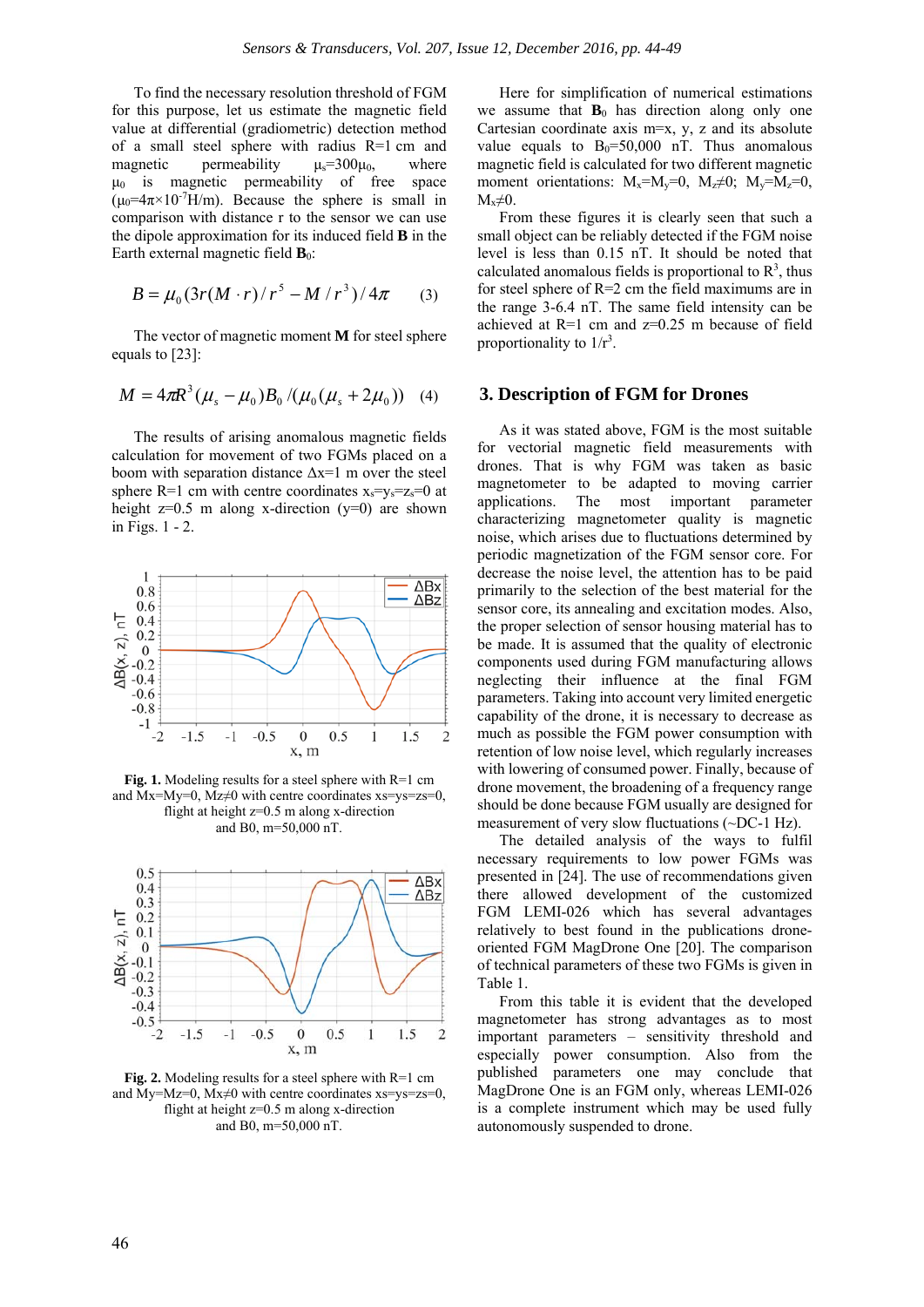| <b>Parameter</b>                                              | <b>LEMI-026</b>                                           | <b>MagDrone One</b>                                                                   |
|---------------------------------------------------------------|-----------------------------------------------------------|---------------------------------------------------------------------------------------|
| Measured range of the magnetic field                          | $\pm 70000$ nT                                            | $\pm 75000$ nT                                                                        |
| Frequency range                                               | DC100 Hz                                                  | No data                                                                               |
| Sample rate                                                   | 250 Hz                                                    | $200$ Hz                                                                              |
| Noise level at 1 Hz                                           | 10 pT/ $\sqrt{\text{Hz}}$                                 | 20 pT/ $\sqrt{\text{Hz}}$                                                             |
| ADC (6 channels)                                              | 32 bits                                                   | 24 bits                                                                               |
| Tilt measurement range                                        | $\pm 30^{\circ}$                                          | No data                                                                               |
| Tiltmeter resolution                                          | $0.01^{\circ}$                                            | No data                                                                               |
| Operating temperature range                                   | $-20 + 60$ °C                                             | -20 to +50 $^{\circ}$ C                                                               |
| Power supply voltage                                          | $5 \pm 0.25$ V                                            | 12 V                                                                                  |
| Maximal power consumption                                     | < 1.2 W                                                   | 6 W                                                                                   |
| Recording time with 1900 mAh internal battery                 | 5 <sub>h</sub>                                            | No data                                                                               |
| <b>GPS Receiver</b><br>time stamps error<br>maximal data rate | $< 100$ ns<br>10 <sub>Hz</sub>                            | No data                                                                               |
| Digital interface                                             | <b>USB</b>                                                | Serial to USB                                                                         |
| Volume of SD memory card                                      | 8 GB                                                      | No data                                                                               |
| Internal memory                                               |                                                           | 512 M                                                                                 |
| Weight                                                        | < 1.25 kg                                                 | $0.7$ kg                                                                              |
| Dimensions:                                                   | Electronic unit with<br>sensor and battery<br>Ø 96×270 mm | Electronic unit<br>$205 \times 105 \times 45$ mm<br>Sensor<br>$\varnothing$ 35×365 mm |

**Table 1.** Comparison of LEMI-026 and MagDrone One Main Technical Parameters**.**

The external view of LEMI-026 FGM for drones use is given in Fig.  $3 -$  both with weather-proof housing and without.



**Fig. 3.** External view of LEMI-026 magnetometer both with weather-proof housing (left) and without it (right).

# **4. Experimental Tests Results**

The field tests were performed using two of the LEMI-026 magnetometers. The first problem which had to be investigated was magnetometer noise level (NL) in flight. The Fig. 4 shows that LEMI-026 magnetometer assembled with digital part has NL in stationary position below 30 picotesla, what is fairly good according to the modeling results (Figs. 1 - 2).



**Fig. 4.** Noise level of LEMI-026 magnetometer assembled with digital part in stationary position.

To estimate the FGM NL when mounted onboard the copter the data obtained at drone flight were submitted to spectral analysis (see Fig. 5). Here color plots are  $B_x$ ,  $B_y$ ,  $B_z$  components of the FGM and in black are given two components  $T<sub>x</sub>$ , Ty of tiltmeter data. Necessary to mention that FGM spectra at Fig. 5 are not correct in the Earth frame system because axes azimuths are changing during the flight. More precisely, they have to be considered as FGM components in the frame system of the sensor. But we may accept them for further analysis because our goal here is to estimate what we may get from FGM on copter in movement.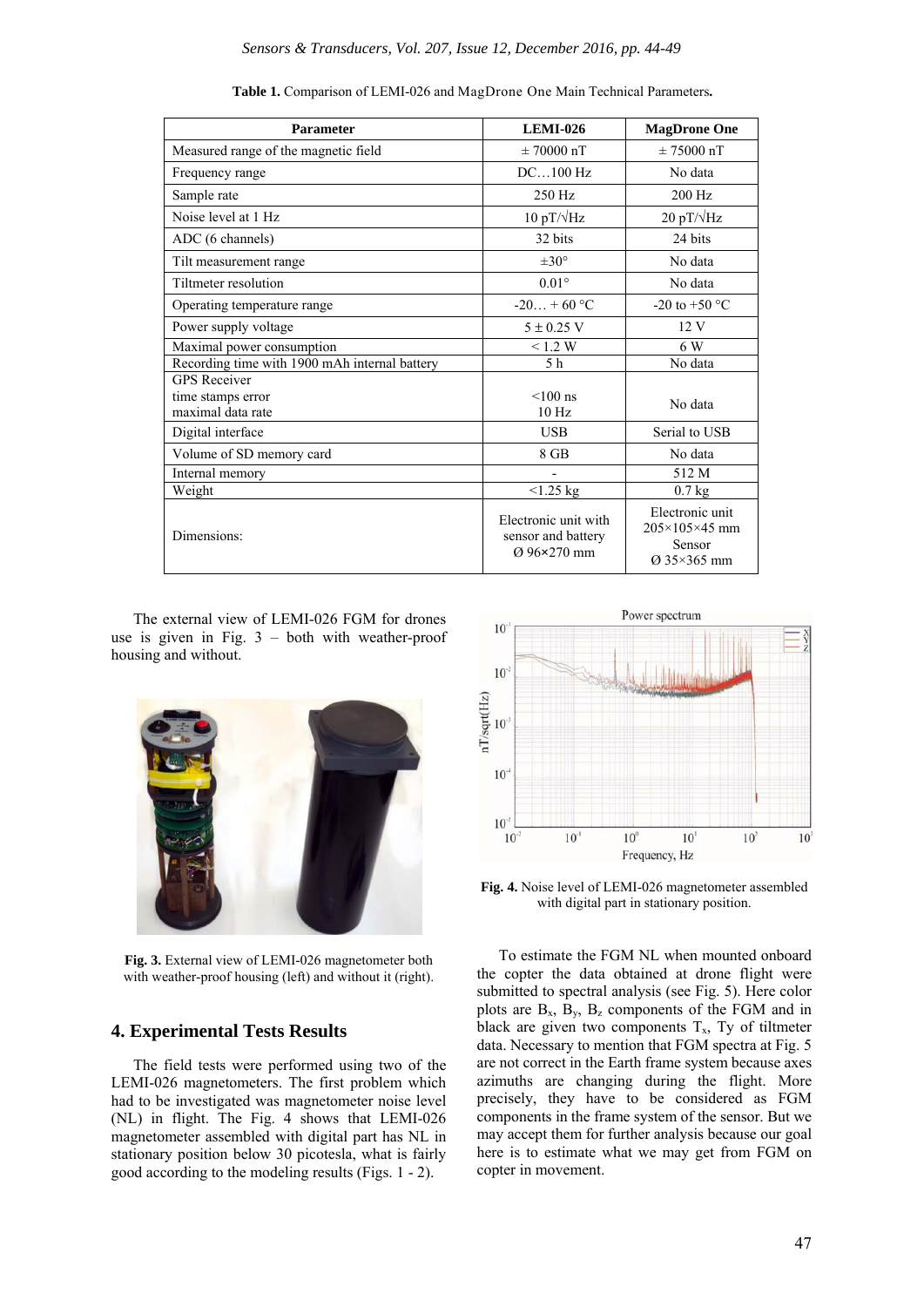

**Fig. 5.** Spectral analysis of LEMI-026 magnetometer noise level when mounted onboard drone at flight.

These data allow us to make following conclusions. First, strange set of oscillations with 3 Hz frequency and its harmonics are observed both in magnetometer and tiltmeter plots. We shall not comment them and only make an assumption that they are resulted by the mechanical oscillations of copter and FGM suspension system.

Next, the magnetic measurements in movement are used as it was mentioned above for aeromagnetic survey or buried objects detection. For the aeromagnetic survey variations in the period range more than 10 second are used. Analyzing data at the figure, we see that at the frequency 0.1 Hz signal fluctuations are around  $2000 - 4000$  nT, what is considerably more than any useful signal.

Nevertheless, let us try to analyze the obtained data in order to estimate whether it is possible to apply this method to aeromagnetic survey using the obtained during the flight data of components of vector of Earth's magnetic field and their spatial and temporal variations [25]. As it is seen from the Table 1, the sampling rate of FGM is 250 Hz, and GPS timing – 10 Hz. Because of this the first step was FGM data decimation to 10 Hz and then for every time moment the magnetic field module was calculated as:

$$
F_f(t,x)\sqrt{B_x(t,x)^2 + B_y(t,x)^2 + B_z(t,x)^2},
$$
 (5)

where  $F_t(t,x)$  is the vector of EMP induction for FGM in flight as function of time and space,  $B_i(t, x)$ are the components of magnetic field induction vector.

For FGM in flight time and space variables are connected uniquely – to each moment of time responds its own position in space. At aeromagnetic survey, the spatial distribution of the EMP module under the studied area is searched; because of this the temporal variations have to be eliminated from the data. For this the data of a second – stationary FGM – were used, its decimation also was made and the file  $F<sub>b</sub>(t)$  was obtained. Then for every time moment the difference  $F(x) = F_f(t, x) - F_b(t)$  was calculated as the data depending exclusively on spatial position of the flying FGM.

This value is plotted in Fig. 6 and corresponding area map with flight traces is given in Fig. 7.



**Fig. 6.** Results of the magnetic field calculation as difference of the data of moving and stationary magnetometers.



**Fig. 7.** Test area map with flight traces corresponding to magnetic field data in Fig. 6.

From the comparison of both figures we may conclude that the tests were successful because namely at the places where enhanced intensity of the magnetic field was obtained the inspection revealed metalic bar (upper left part) and buried tube along the road (right part).

### **5. Conclusion**

From the analysis above we may conclude that the parameters of the existing flux-gate magnetometers allow their using for magnetic survey with moving platforms. The electromagnetic interference from the drone motor and uncontrolled oscillations of drone and suspension are the main factors which limit the magnetometer sensitivity level. This problem can be solved by proper interference filtration and use of stabilized towed FGM construction. First results showed that FGM application for the search of metallic objects using scalar calculations seem to be satisfactory, but vector calculation results need further development. For this it is expected that matrix